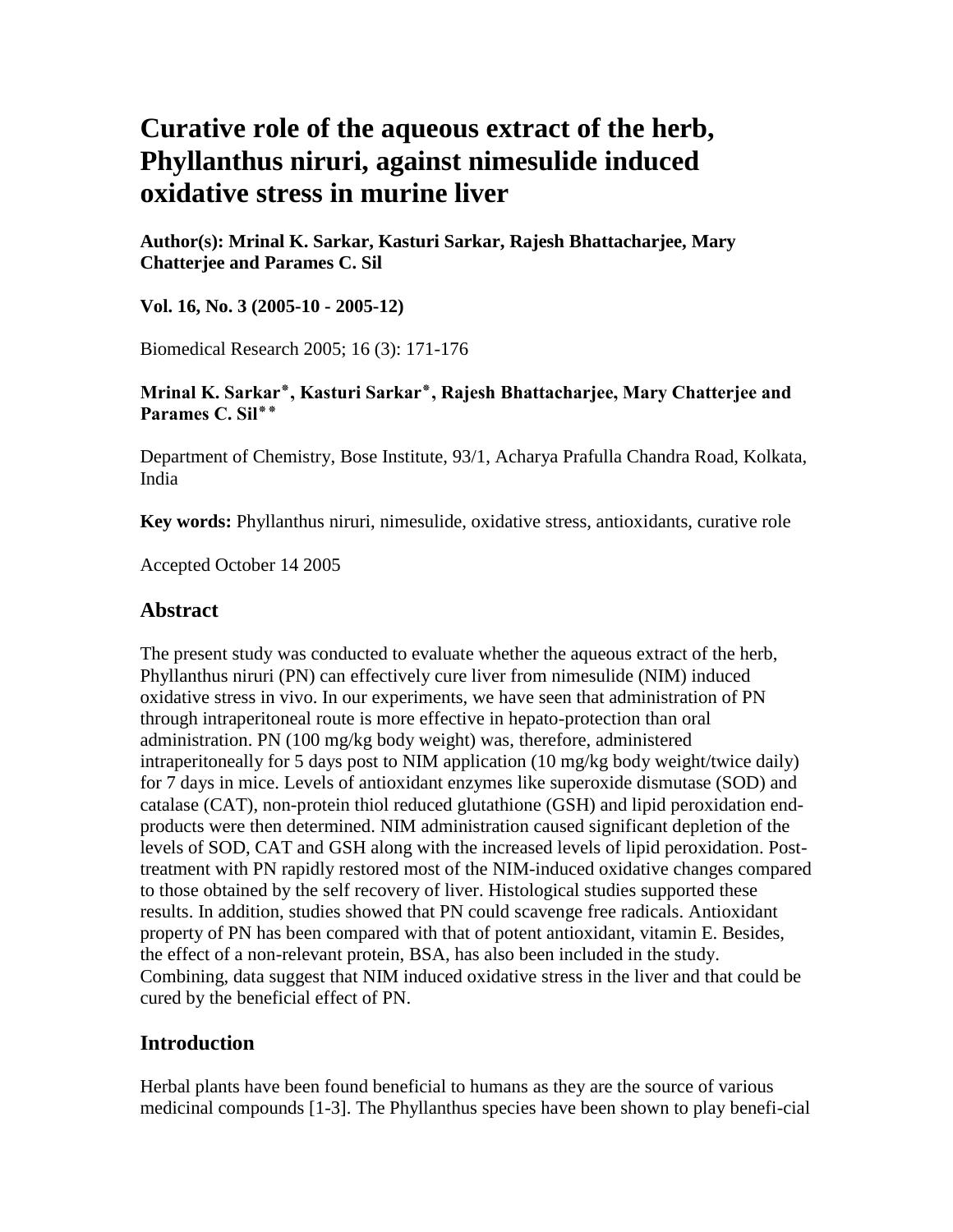roles against various pathological states [4-5]. Clinical studies with this herb in humans have been shown to have no side effects [6-7]. Although this herb has been reported to be effective against a number of drug and toxin-induced hepatic disorder [8-9], no report has yet been found describing the effect of this herb on NIM in-duced hepatic problems. The nonsteroidal anti-inflammatory drug, NIM, is a selective cyclooxygenase-2 (COX-2) inhibitor and is almost exclusively metabolized and cleared by the liver [10]. Recently, Sbeit et al. [11], and Schattner et al. [12], reported that NIM can cause several types of liver damage, ranging from mild abnor-mal function to severe organ injuries. Knowledge on the protective mechanisms against drug and toxin induced toxicity leads scientists to look for biologically active relevant compounds from herbal plants which can either increase the efficacy of the antioxidants or possess intrinsic antioxidant activity. In this particular study, curative role of PN was evaluated by determining the effect of the post treatment of PN on the levels of i) anti-oxidant enzymes, (namely, SOD and CAT); ii) ROS scavenger, GSH and iii) extent of lipid peroxidation (expressed as malondialdehyde equivalents), induced by NIM. Effect of a non-relevant protein, BSA, and a known antioxidant, vitamin E, were also included in the study. In addition, histological studies were carried out on the liver sections of normal mice, mice treated with NIM and mice treated with PN post to NIM administration for the determination of the ultrastructural changes of the liver due to post-treatment of PN on NIM induced oxidative stress.

# **Materials and Methods**

## **Preparation of PN**

P. niruri, a traditional herbaceous plant of Euphorbiaceae family, was collected from Bose Institute Experimental Farm and local markets. The fresh leaves and stems of the young plants were homogenized in 50 mM sodium phos-phate buffer, pH 7.2, at 4°C and the homogenate was centrifuged at 12,000 g for 30 minutes to get rid of unwanted debris. Supernatant was dialyzed against ice-cold water and centrifuged again under the same condition. The supernatant was collected and lyophilized. The freeze-dried material was weighed, dissolved in the same phosphate buffer and used in different experiments needed for this study.

#### **Test animals**

Swiss albino mice (male, body weight 25+2 gm) were acclimatized under standard laboratory condition for a fortnight before starting experiments.

#### **Curative effect of PN on NIM-induced oxidative stress**

Liver has a unique property of regeneration itself after any drug and toxin injury [13,14]. To ascertain whether the aqueous extract of P. niruri can cause the healing of the liver faster than its natural regeneration, a time course study was conducted where eight mice in each group were injected with the 100 mg of extract for 1, 2, 3, 4 and 5 days after the administration of NIM at a dose of 10 mg/kg body weight twice daily for seven days. Mice were sacrificed after 2nd, 3rd, 4th,5th and 6th day respectively. In another set, eight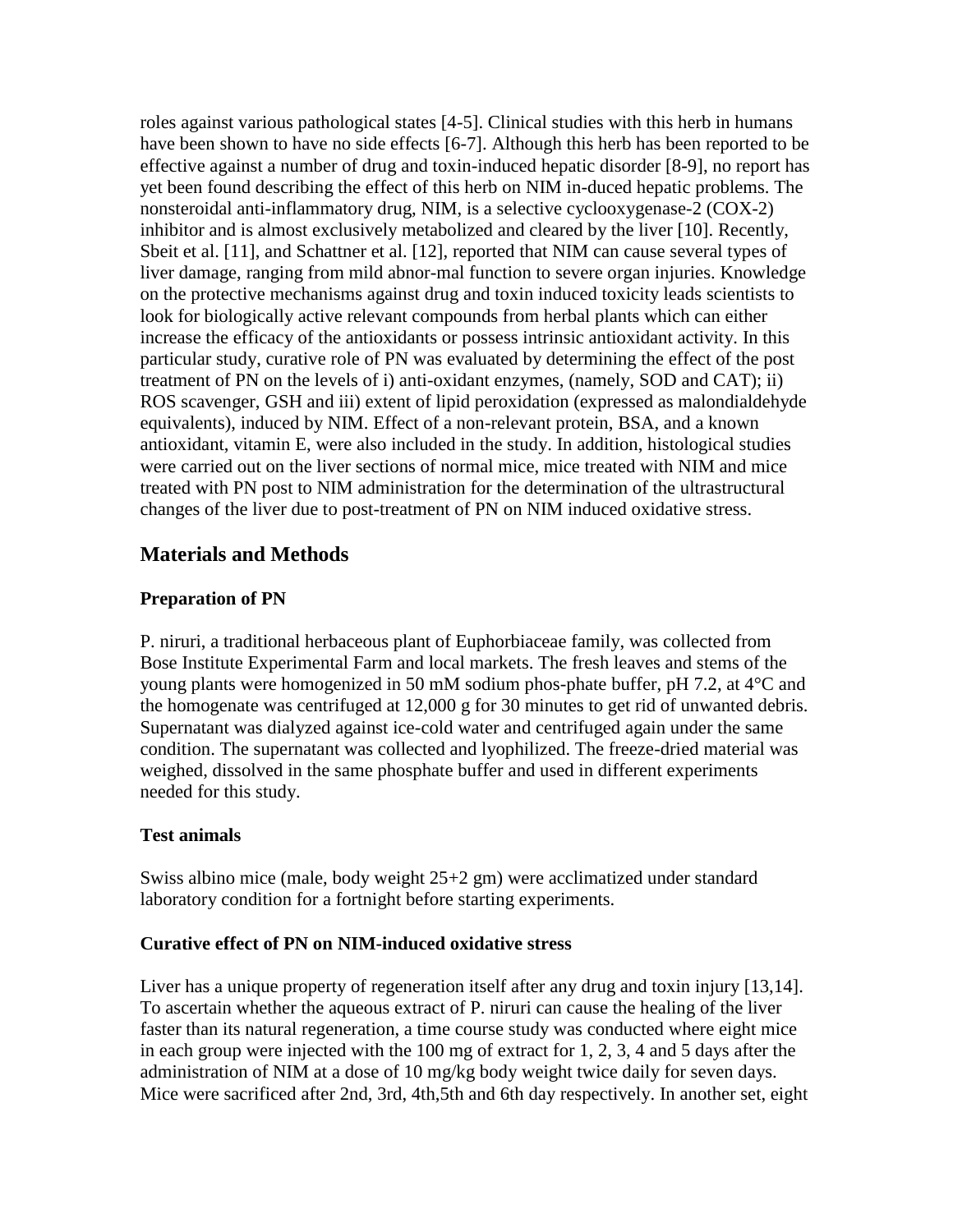mice in each group were treated with only NIM and sacrificed after 2nd, 3rd, 4th 5th and 6th day. In addition, eight mice were kept as normal control. For the positive control, a well-known antioxidant agent vi-tamin E was administered to a group of mice at a dose of 200 mg/kg body weight for 5 days post to NIM administration. Another group of mice got BSA at a dose of 5 mg/kg body wt intraperitoneally for 5 days post to NIM administration.

## **Assay of antioxidant enzymes SOD and CAT**

The activity of superoxide dismutase (SOD) was assayed following the method as described by Nishikimi et al [15] and Kakkar et al 16]. Catalase activity was determined by following the method of Bonaventura et al [17].

## **Determination of GSH level and lipid peroxidation**

Hepatic GSH level was determined by the method of Ellman [18] and lipid peroxidation was assessed by the method of Esterbauer and Cheeseman [19].

#### **Measurement of protein concentration**

Protein concentrations in the liver homogenates were determined according to the method of Bradford [20].

#### **Liver histopathology**

Liver specimens from all the experimental groups were fixed in 10% buffered formalin and were processed for paraffin sectioning. Sections of about 5 μm thickness were stained with haematoxylin and eosin to study the general structure of the liver.

#### **Statistical Analysis**

The results have been expressed as mean + S.D. Student's 't' test was employed for all statistical comparisons. Any value of P< 0.05 was regarded as significant.

# **Results**

Figure 1 shows the effect of post- treatment of PN, Vit E and BSA on the reduced SOD activity resulted due to NIM induced oxidative stress. Five days treatment of PN post to NIM administration for 7 days significantly enha-nced the SOD level. Similar result was obtained with the antioxidant Vit E although BSA could not show any hepa-tostimulating effect. As liver possesses the property of regeneration by itself after any drug or toxin-induced damage, we conducted a time dependent study to evaluate the curative effect of PN on NIM induced oxidative stress. Figure 2 shows the SOD activity after NIM in-duced oxidative stress followed by the post-treatment with PN. NIM treatment caused reduction of the SOD activity (369+14.9 unit/mg total protein) compared to the normal (582+13.0 unit/mg total protein) controls. Post-treatment with PN for 1 and 2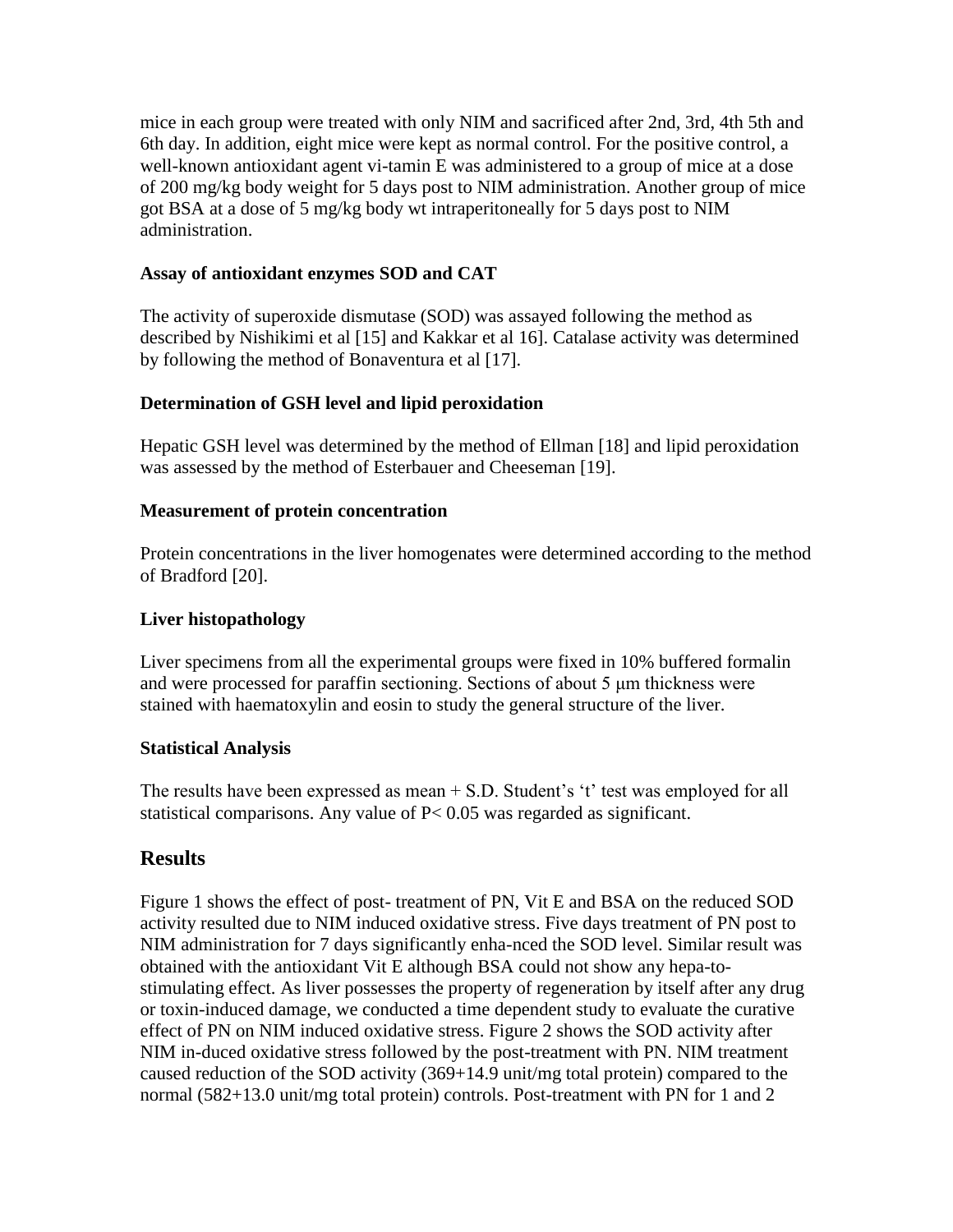days after NIM administra-tion practically did not alter the SOD level. After that, SOD activity started increasing compared to their respec-tive NIM controls. After 5 days of PN treatment, SOD activity came back to almost normal (552.3+15.2 unit/mg total protein) whereas it remained low  $(468+13.9 \text{ unit/mg}$  total protein) in its NIM control group. As shown in figure 3, CAT activity in normal mice liver (124.0+4.0 unit/ mg total protein) was reduced when treated with NIM (56.5+2.9 unit/mg total protein). The CAT activity signi-ficantly elevated when the animals were post-treated with PN for 3 days compared to their respective NIM controls. After 5 days of post-treatment with the PN, the CAT activity was almost normal  $(112.7\pm4.3 \text{ unit/mg}$  total protein) whereas for the NIM controls, the activity was still lower  $(8.73\pm2.7 \text{ unit/mg}$  total protein). Effect of PN on GSH level post to NIM administration has been shown in Fig. 4. NIM caused significant depletion of GSH level (48.8±1.1 unit/mg total protein for NIM treatment vs. 96.9±3.3 unit/mg total protein for normal control). Like SOD and CAT, post- treatment with PN could not enhance the reduced level of GSH for treatment up to 2 days. After that, the enhancement was significant. The normal recovery was; however, lower in all the NIM controls. Effect of PN post-treatment on hepatic lipid peroxidation has been shown in figure 5. MDA level in NIM treated mice liver (85.5+2.4 nmoles/g of tissue) increased almost 2.5 fold than the normal mice liver (35.8+1.3 nmoles/g of tissue). On day 3, the MDA level in PN treated mice liver was lower compared to that level in NIM treated mice liver. Posttreatment with PN for 5 days reduced the MDA level to normal (36.2+1.6 nmoles/g tissue), however, MDA level in NIM treated control liver remained elevated (55.6+1.8 nmoles/g tissue).



**Fig. 1:** Effect of post-treatment of PN, Vit E and BSA on the NIM-induced reduced SOD activity. Cont : SOD activity in normal mice, NIM : SOD activity in NIM-treated mice, NIM+PN : SOD activity in NIM-treated mice fol-lowed by PN post-treatment for 5 days, NIM Cont : SOD activity in NIM-treated mice after self-recovery, NIM+Vit E : SOD activity in NIM-treated mice followed by Vit E post-treatment, NIM+BSA : SOD activity in NIM-treated mice followed by BSA post-treatment. Each value represents mean + SD  $(n=8)$ .  $(P^*<0.05)$ .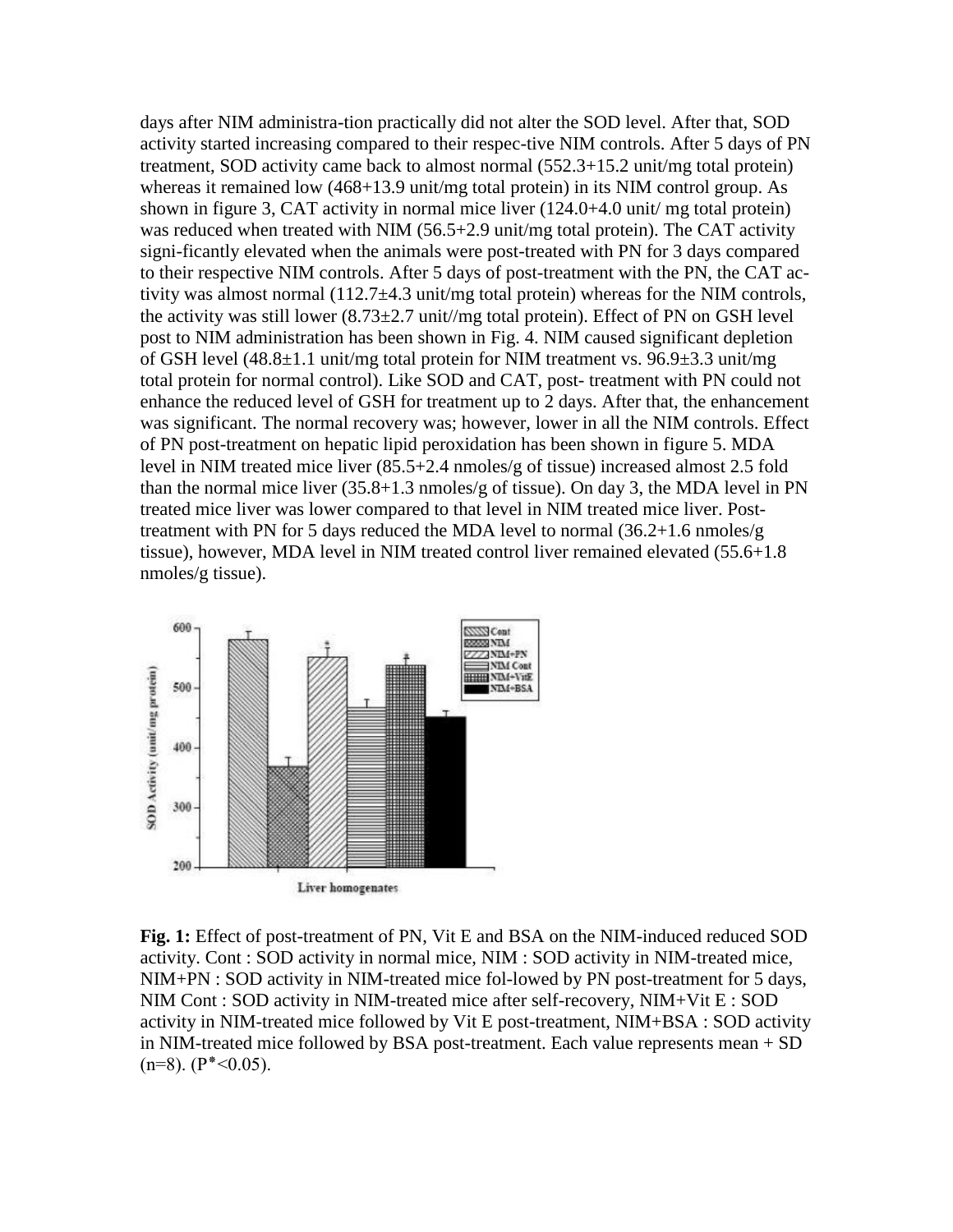

Fig. 2: SOD level in the murine liver after NIM administration followed by PN posttreatment. Closed square: SOD levels in PN treated mice for 24, 48, 72, 96 and 120 hrs respectively after NIM administration. Open square: SOD levels in NIM treated mice after 24, 48, 72, 96 and 120 hrs of self-recovery. Each value represents mean  $+$  SD (n=8).  $(P^*<0.05)$ .



Fig. 3: CAT activity in the murine liver following protein post-treatment after NIM administration. Legend is exactly same as described in that of figure 2. 'CAT' should be read in place of 'SOD".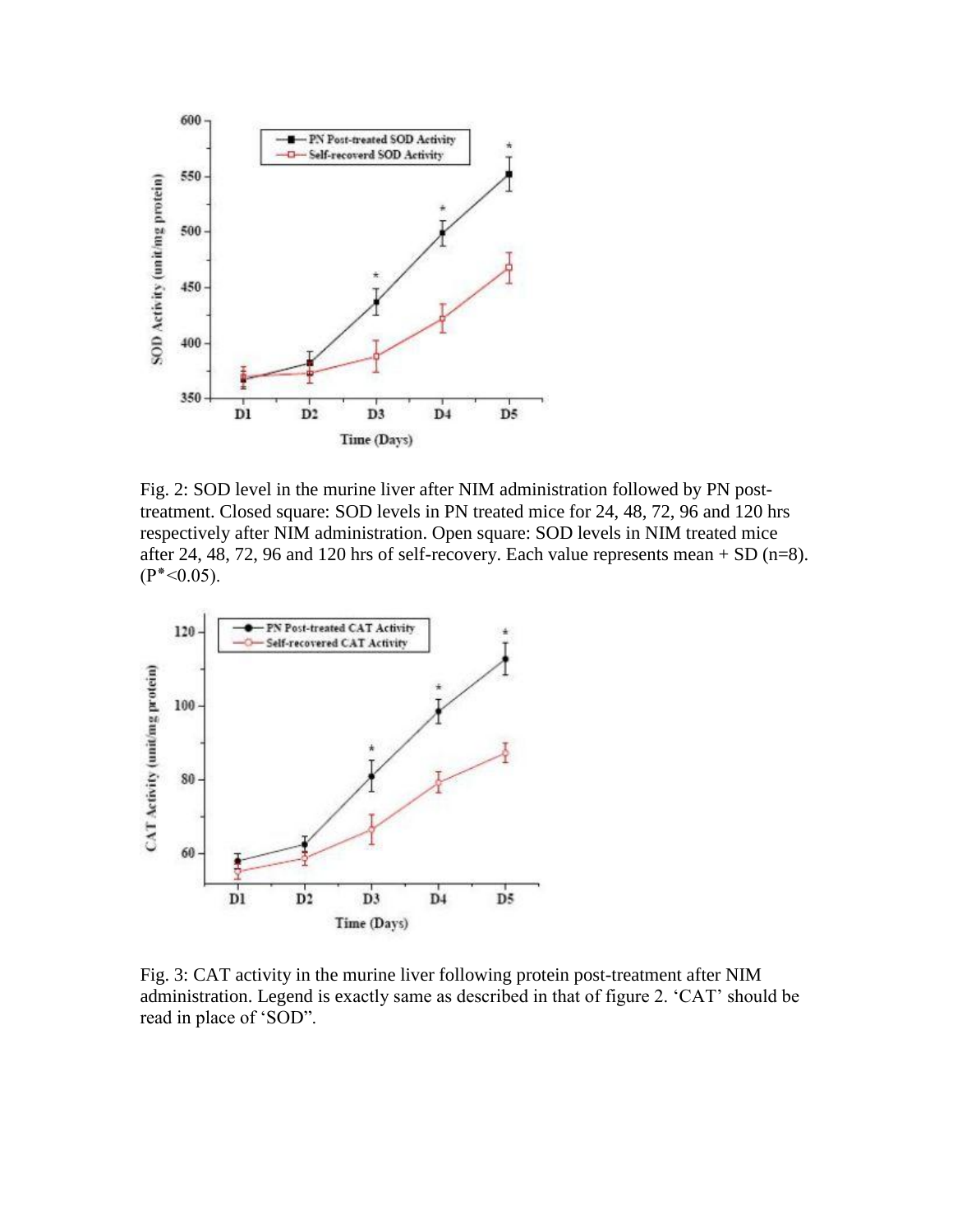

Fig. 4: GSH level in the murine liver following protein post-treatment after NIM administration. Legend is exactly same as described in that of figure 2. 'GSH' should be read in place of 'SOD".

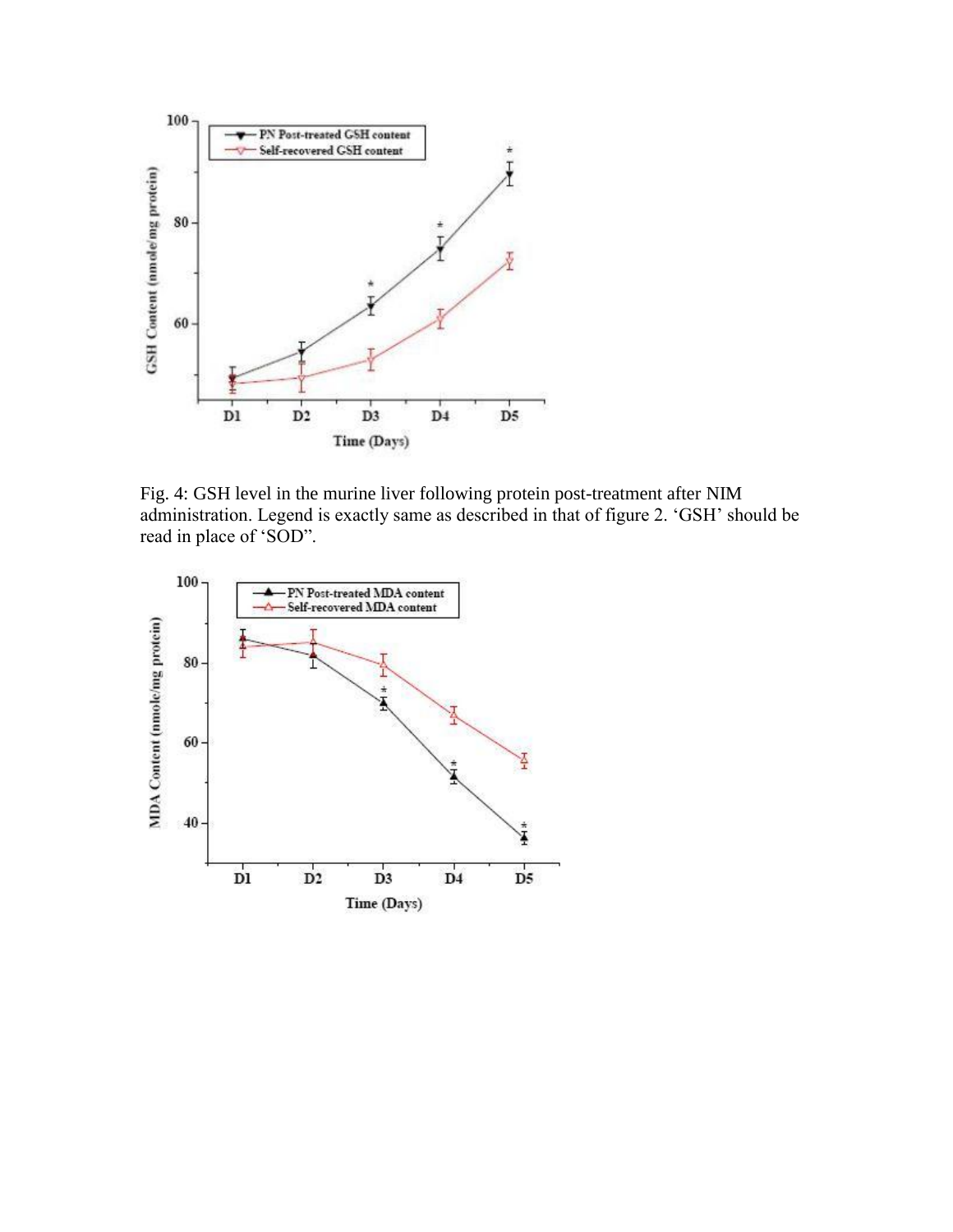Fig. 5: MDA level in the murine liver following protein post-treatment after NIM administration. Legend is exactly identical as described in that of figure 2. 'MDA' should be read in place of 'SOD".



Fig. 6: Histological pictures of normal mouse liver (A), NIM treated mouse liver (B), self-recovered liver(C) and PN treated mice liver after NIM administration (D). Liver sections were stained with haematoxylin and eosin (H  $\&$  E, mag-nification x 40).

Histological assessment of all the liver sections in the study groups have been represented in figure 6. Figure 6A shows the normal histology of liver. Prominent changes including centrilobular necrosis, bile duct proliferation, disorganization of normal radiating pattern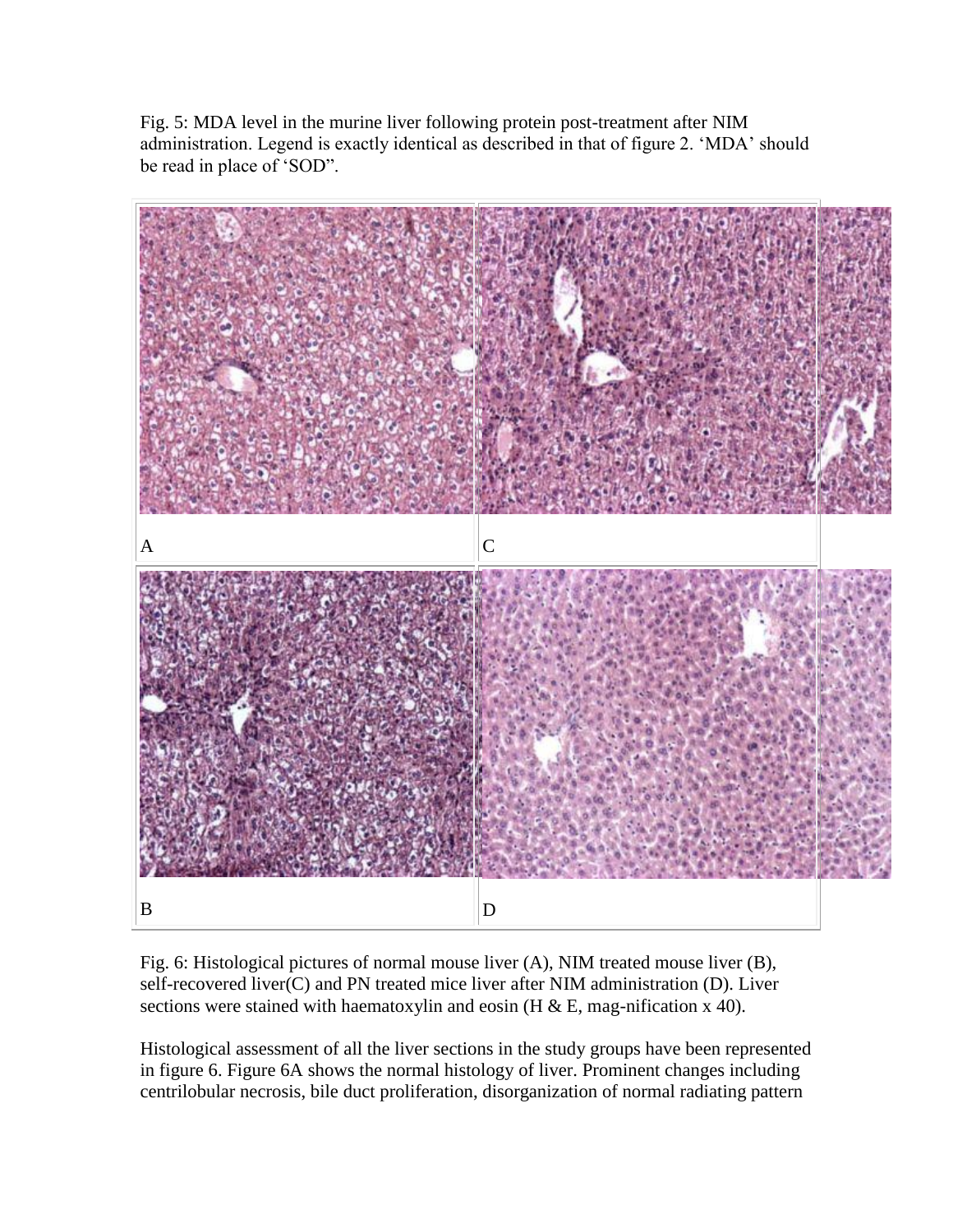of cell plates around central vein etc. are observed in the hepatic tissues treated with NIM (6B). Qualitatively, the inflammations in PN treated mice liver post to NIM administration were less severe (6D) compared to that obtained after the self-recovery (6C).

## **Discussion**

The aim of this study was to evaluate whether PN possesses any curative role against NIM-induced oxidative stress. We observed that NIM administration at a dose of 10 mg/kg/twice daily for one week significantly reduced the levels of two antioxidant enzymes, SOD and CAT and the non-protein thiol, GSH accompanied by the enhancement of lipid peroxidation. Administration of PN (100 mg/kg body weight) to the experimental animals, post to NIM treatment, altered the levels of antioxidant enzymes and GSH near to those present in normal liver along with significant reduction of lipid peroxidation. Histological studies support this result. Administration of BSA had no effect on this oxidative insult although similar hepatoprotective results were obtained when the animals were treated with the antioxidant, vitamin E, post to NIM administration.

Liver is the first organ to metabolize all foreign compounds and hence its injury can be induced by the exposure of various toxicants, and also by a number of drugs when taken very frequently or beyond therapeutic doses. These toxicants mainly damage liver by producing reac-tive oxygen species, ROS [21-22]. To encounter the oxi-dative stress, antioxidant defense mechanism operates in our body to detoxify or scavenge ROS. The antioxidant system comprises different types of functional compo-nents including different antioxidant enzymes, (like SOD and CAT) together with the substances that are capable of reducing ROS or preventing their formation. Both these enzymes work in a coordinated manner to quench the oxygen free radicals produced in our body [23-24]. GSH serves as a scavenger of different free radicals and is one of the major defenses against oxidative stress [25]. Besides, different antioxidants like ascorbic acid, vitamin E etc. are also known scavengers of these ROS [26-27]. Results of our studies indicate that NIM induces oxidative insult and suggest that the antioxidant defense of the body has been suppressed effectively by NIM. Post-treatment studies showed that treatment with PN for two days prac-tically could not alter the levels of CAT, SOD, GSH etc. However, post-treatment for 3, 4 and 5 days significantly reduced the increased MDA level and elevated the decreased levels of the antioxidant enzymes and GSH. PN acted in a time dependent manner and post-treatment for 5 days had the most significant curative effect. Although with the help of its self-recovery mechanism, liver recovered to some extent by its own after NIM -induced oxida-tive stress, but the recovery process was rapid when the mice were post-treated with PN. Liver histology of NIM treated mice showed considerable necrosis along the central vein. The sizes of the hepatocytes were also larger and balloon like compared to those in the normal mice liver. The necrosis was mostly centrilobular and extend-ing through the whole liver lobule (6B). A little improvement has been observed due to self-recovery of liver (6C). On the other hand, the inflammations in the livers of post-treated mice were less necrotic (6D). Combining all,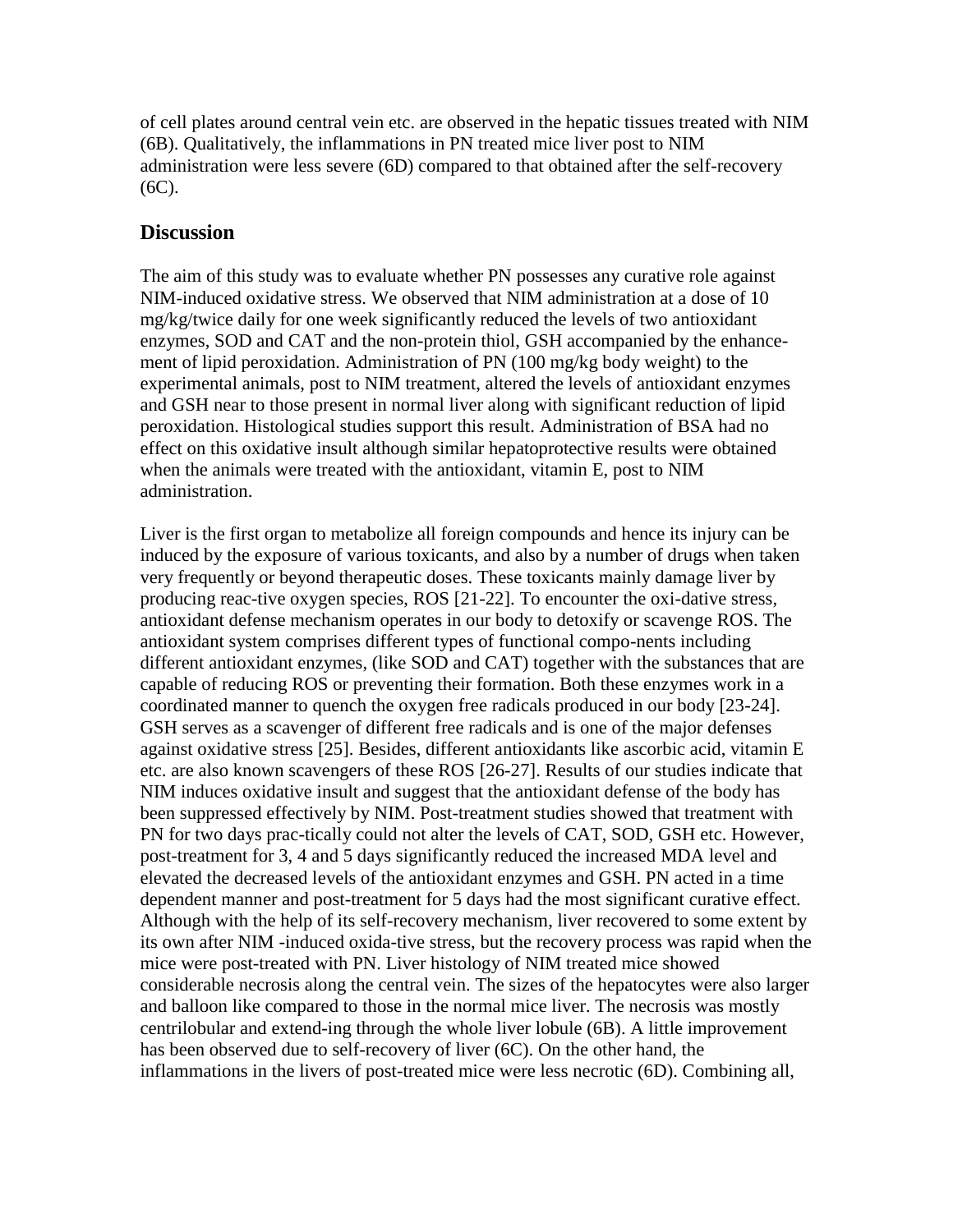the data suggest that PN possesses curative role against NIM induced oxidative stress in mice.

In conclusion, we would like to mention that the curative role of PN against NIMinduced hepatic disorder is probably due to its antioxidant properties. It is likely that the active ingredients of the herb might be able to subside the side effects of this antiinflammatory drug. To have a clear picture, further investigation is needed to identify and fully characterize the active principle(s) and is currently in progress.

## **Acknowledgement**

The study was supported in part by the Council of Scientific and Industrial Research, Government of India (Project sanction number : 01/1788/02/EMR-II to P.C.S). We are grateful to Mr. Prasanta Pal for his excellent technical assistance.

# **References**

- 1. de Mejia EG, Ramirez-Mares MV. Leaf extract from Ardisia compressa protects against 1-nitropyrene-induced cytotoxicity and its antioxidant defense disrup-tion in cultured rat hepatocytes. Toxicology 2002; 179: 151-162.
- 2. Iwu MM, Jackson JE, Schuster BG. Medicinal plants in the fight against leishmaniasis. Parasitol. Today 1994; 10: 65-68.
- 3. Chopra RN, Nayar SL, Chopra IC: In: Glossary of Indian Medicinal Plants, Publication and Information Directorate, CSIR, New Delhi, 1986; p. 44.
- 4. Tona L, Ngimbi NP, Tsakala M, Mesia K, Cimanga K, Apers S, De Bruyne T, Pieters L, Totte J, Vlietinck AJ. Antimalarial activity of 20 crude extracts from nine African medicinal plants used in Kinshasa, Congo. J Ethnopharmacol 1999; 68: 193-203.
- 5. Odetola AA, Akojenu SM. Anti-diarrhoeal and gastro-intestinal potentials of the aqueous extract of Phyllanthus amarus (Euphorbiaceae). Afr J Med Sci 2000; 29: 119-122.
- 6. Thyarajan SP, Jayaram S, Villiammai T, Madana-gopalan N, Pal VG, Jayaraman K. Phyllanthus amarus and hepatitis B virus. Lancet 1990; 336: 949-950.
- 7. Thyarajan SP, Subramanian S, Thirunalasundari, T, Venkateswaran, PS, Blumberg BS. Effect of Phyllanthus amarus on chronic carriers of hepatitis B virus. Lancet 1998; 2: 764-766.
- 8. Asha VV, Akhila S, Wills PJ, Subramoniam A. Further studies on the antihepatotoxic activity of Phyllanthus maderaspatensis Linn. J Ethnopharmacol 2004; 92: 67-70.
- 9. Padma P, Setty OH. Protective effect of Phyllanthus against CCl4-induced mitochondrial dysfunction. Life. Sci 1999; 64: 2411-2417.
- 10. Davis R, Brogden RN. Nimesulide. An update of its pharmacodynamic and pharmacokinetic properties, and therapeutic efficacy. Drugs 1994; 48: 431-454.
- 11. Sbeit W, Krivoy N, Shiller M, Farah R, Cohen HI, Struminger L, Reshef R. Nimesulide-induced acute hepatitis. Ann Pharmacother 2001; 35: 1049-1052.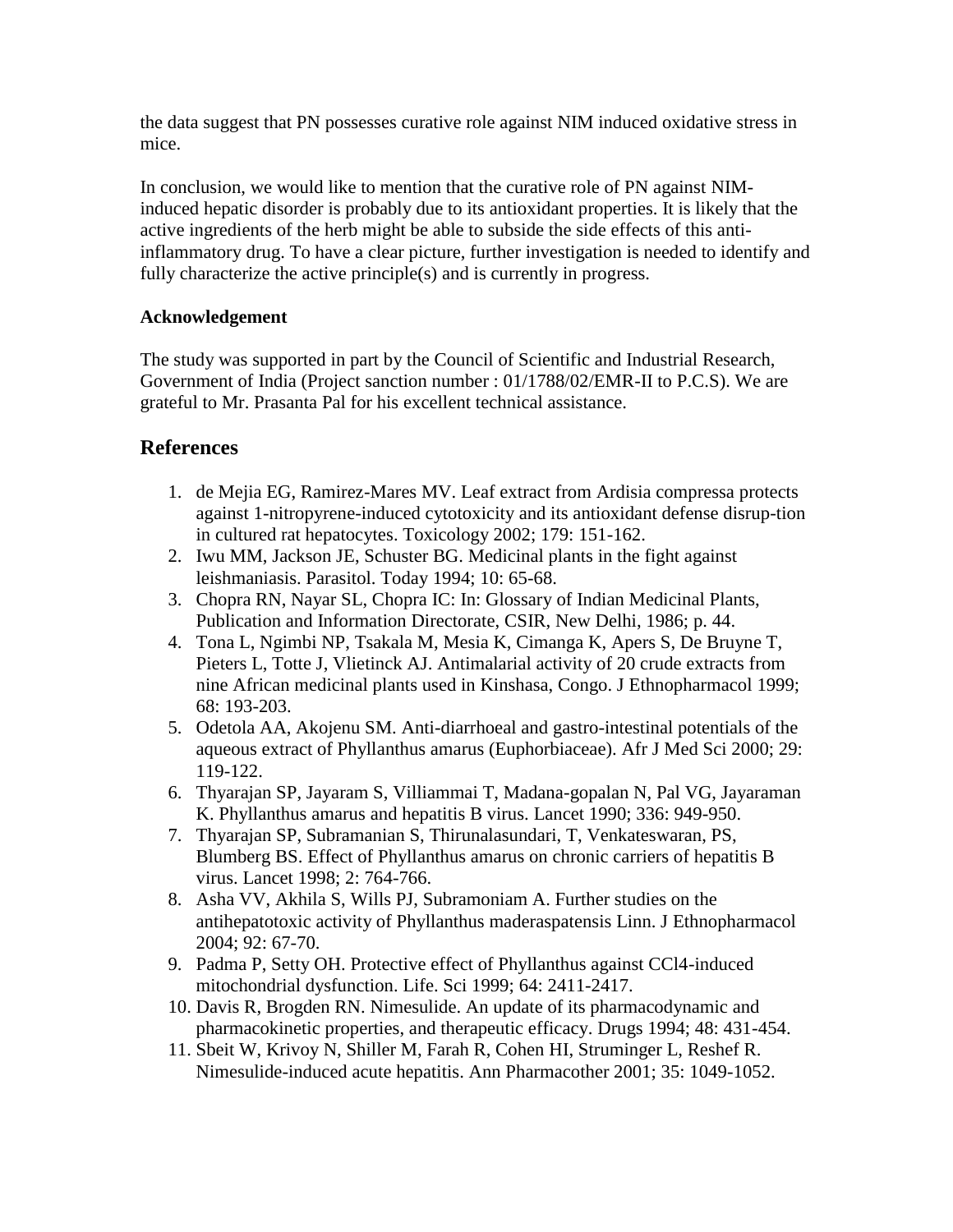- 12. Schattner A, Sokolovskaya N, Cohen J. Fatal hepatitis and renal failure during treatment with nimesulide. J Intern Med 2000; 247: 153-155.
- 13. Soni MG, Raniah SK, Mumtaz MM, Clewell H, Mehendale HM. Toxicant inflicted injury and stimulated tissue repair are opposing toxicodynamic forces in predictive toxicology. Reg Pharmacol Toxicol 1999; 19: 165-174.
- 14. Thakore KN, Mehendale HM. Effect of Phenobarbital and mirex pretreatments on carbon tetrachloride auto protection. Toxicologic pathology 1994; 22: 291-299.
- 15. Nishikimi M, Rao NA, Yagi K. The occurrence of superoxide anion in the reaction of reduced phenazine methosulfate and molecular oxygen. Biochem Biophys Res Commun 1972; 46: 849-854.
- 16. Kakkar P, Das B, Viswanathan PN. A modified spectrophotometric assay of superoxide dismutase. Ind J Biochem Biophys 1984; 21: 130-132.
- 17. Bonaventura J, Schroeder WA, Fang S. Human erythrocyte catalase: an improved method of isolation and a revalution of reported properties. Arch Biochem Biophys 1972; 150: 606-617.
- 18. Ellman GL. Tissue sulphydryl group. Arch Biochem Biophy 1959; 82: 70-77.
- 19. Esterbauer H, Cheeseman KH. Determination of aldehydic lipid peroxidation products: Malonaldehyde and 4-hydroxynonenal. Methods Enzymol 1990; 186: 407-421.
- 20. Bradford MM. A rapid and sensitive method for the quantitation of microgram quantities of protein utilizing the principle of protein-dye binding. Anal Biochem 1976; 72: 248-254.
- 21. Slater TF. Free radical mechanism in tissue injury. Biochem J 1984; 222 1-15.
- 22. Kyle ME, Miccadei S, Nakae D, Farber JL. Superoxide dismutase and catalase protect cultured hepatocytes from the cytotoxicity of acetaminophen. Biochim Bio-phys Res Commun 1987; 149: 889-896.
- 23. MacMillan-Crow LA, Crow JP, Thompson JA. Peroxy-nitrite-mediated inactivation of manganese superoxide dismutase involves nitration and oxidation of critical tyrosine residues. Biochemistry 1998; 37: 1613-1622.
- 24. Munhoz DC, Netto LE. Cytosolic thioredoxin peroxi-dase I and II are important defenses of yeast against organic hydroperoxide insult: catalases and peroxiredoxins cooperate in the decomposition of H2O2 by yeast. J Biol Chem 2004; 279: 35219-35227.
- 25. Halliwell B, Gutteridge JMC, Free radicals in biology and Medicine, 3rd ed. (Oxford University Press, Oxford) (1999) 237-248.
- 26. Sheweita SA, Abd El-Gabar M. Carbon tetrachloride–induced changes in the activity of phase II drug-metabolizing enzyme in the liver of male rats: role of antioxidants. Toxicology 2001; 165: 217-224.
- 27. Liu SL, Degli Esposti S, Yao T, Diehl AM, Zern MA. Vitamin E therapy of acute CCl4-induced hepatic injury in mice is associated with inhibition of nuclear factor kappa B binding. Hepatology 1995; 22: 1474-1481.

Correspondence:

Dr. Parames C. Sil Department of Chemistry Bose Institute 93/1, A.P.C. Road Calcutta-700009 West Bengal, India

Phone : 9133-23506619/2402/2403; # 412/ 413